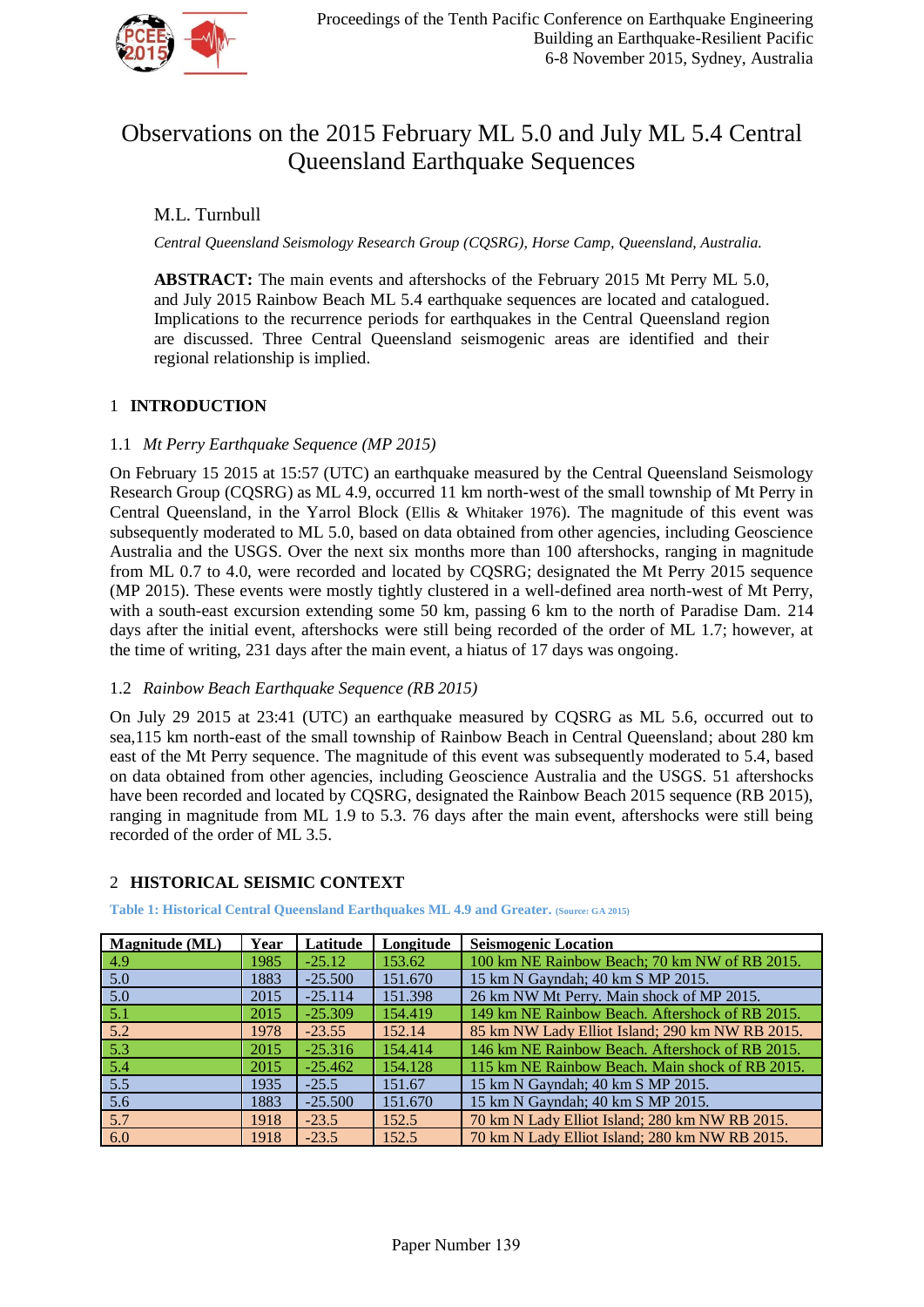All earthquakes of magnitude 4.9 and greater, recorded since 1878 in the Central Queensland region, as listed in the Geoscience Australia database, are listed in Table 1.

It should be noted that the locations of the 1918 events are very approximate; although the listed locations coincide with that of the 1978 ML 5.2, they may well have occurred in the RB 2015 area.

It should also be noted that, although in the recent past the 1918 main event was listed as ML 6.2 by Rynn (1985, 1986) and others (Rynn et al 1987), GA currently lists it as ML 6.0.

It would appear that there are two, perhaps three, historically active seismogenic areas in the Central Queensland region.

- The Yarrol Block; roughly bounded north of Gayndah, east of Monto, and west of Gin Gin; characterised by MP 2015. (Table 1, blue; also see Figure 3)
- The offshore Rainbow Beach area; characterised by RB 2015. (Table 1, green; also see Figure 3)
- The Elliot Island area; characterised (possibly) by the 1918 events, and the 1978 event. (Table 1, pink; also see Figure 3)

#### 3 **MAGNITUDE 6.0 EXCEEDANCE RECURRENCE PERIODS**

In 2001, and again in 2006, the author determined the expected magnitude exceedance recurrence periods for earthquakes within the 3° by 3° geographic square, centred on Bundaberg. This was done using Gumbel statistics of extreme events, based on the Geoscience Australia catalogue from 1878 to the time of determination. In review the author notes that he made an error in methodology in the 2006 determination that incorrectly resulted in an approximate 20% increase in the recurrence periods over those correctly determined in the 2001 analysis. The ability of the Gumbel method to extract accurate Richter-Guttenberg parameters from historical extreme event catalogues was validated by the author in 2006 (Turnbull & Weatherley 2006).

The author's 2001 Gumbel analysis determined that the average recurrence period for the exceedance of an ML 6.0 event in Central Queensland was  $84$  years  $\pm 4\%$ .

Recent theoretical work done by Lasse Makkonen and colleagues (Makkonen 2006 & 2011, Makkonen et al 2013) has placed the statistics of extreme events on a solid theoretical footing. The work of Makkonen has been critically examined and found to be sound (Cook 2011, Makkonen 2011).

Makkonen proves that the correct methodology to be used when applying the statistics of extreme events to analyses, such as that of earthquake recurrence periods, is to use the Weibull formulation; without converting to a reduced variate, as was the case when using the Gumbel formulation. Makkonen warns that using the theoretically correct Weibull method will invariably produce lesser (but correct) recurrence periods than the empirical Gumbel method.

The author has analysed the GA earthquake catalogue, including the MP 2015 main event, using the Weibull analysis, and has determined the average recurrence period for the exceedance of an ML 6.0 event in Central Queensland as 66 years (Turnbull 2015 unpublished). The error range has yet to be calculated, but is expected to be of the order of 5%.

#### 4 **AFTERSHOCK SEQUENCE CHARACTERISTICS**



Figure 1: Decay of the MP 2015 and RB 2015 Aftershock Decay time, probably for several months.

Figure 1 shows the decay of the MP and RB 2015 sequences. The trend lines are log/linear approximations of the decays (with very poor correlation factors of 0.05). It is suggested that the sequences are, under normal circumstances, destined to continue for some further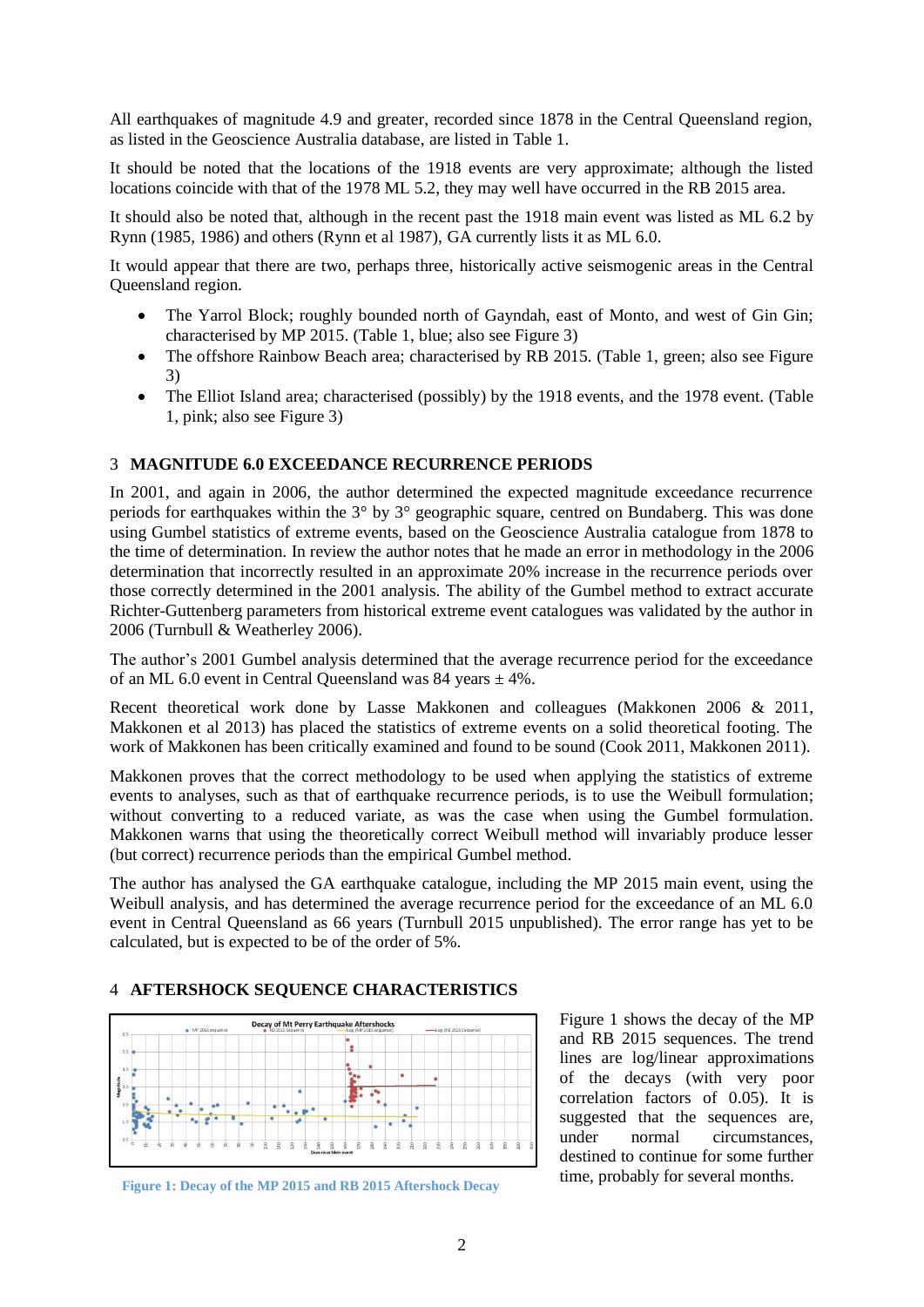

**Figure 2: Gutenberg–Richter Magnitude/Frequency Plots**

Analysis of the Mt Perry and Rainbow Beach sequences using Gutenberg-Richter Magnitude/Frequency regression (see Figure 2) indicates that both sequences are exhibiting the same b-value  $(0.45\pm0.05)$ ; which may be typical of intraplate earthquakes in Central Queensland. In 2001 the author (Turnbull, 2001) calculated a b-value of 0.59 using Gumbel statistics of extreme events.

# 5 **REGIONAL RELATION OF THE SEQUENCES**

From the time that the Rainbow Beach main event occurred, a 23 day hiatus followed in aftershocks of the MP 2015 sequence. The author's initial interpretation of this observation was that the MP 2015 and RB 2015 sequences were related in that the RB sequence had shifted the regional geological stress expression from the Mt Perry area, and exhibited it in the offshore Rainbow Beach area. However, 22 days after the RB 2015 main event, the aftershocks of the MP 2015 sequence recommenced.

Figure 1 shows that the two sequences are proceeding concurrently, but independently.

Ellis & Whitaker (1976) noted three principle fault lines in the Bundaberg hinterland region. The MP 2015 events are associated with the Mt Perry Fault Zone, and the offshore events coincide with the drop off of the continental shelf. These features are shown in Figure 3.



**Figure 3: Map of MP and RB 2015, showing known faults and continental drop off.**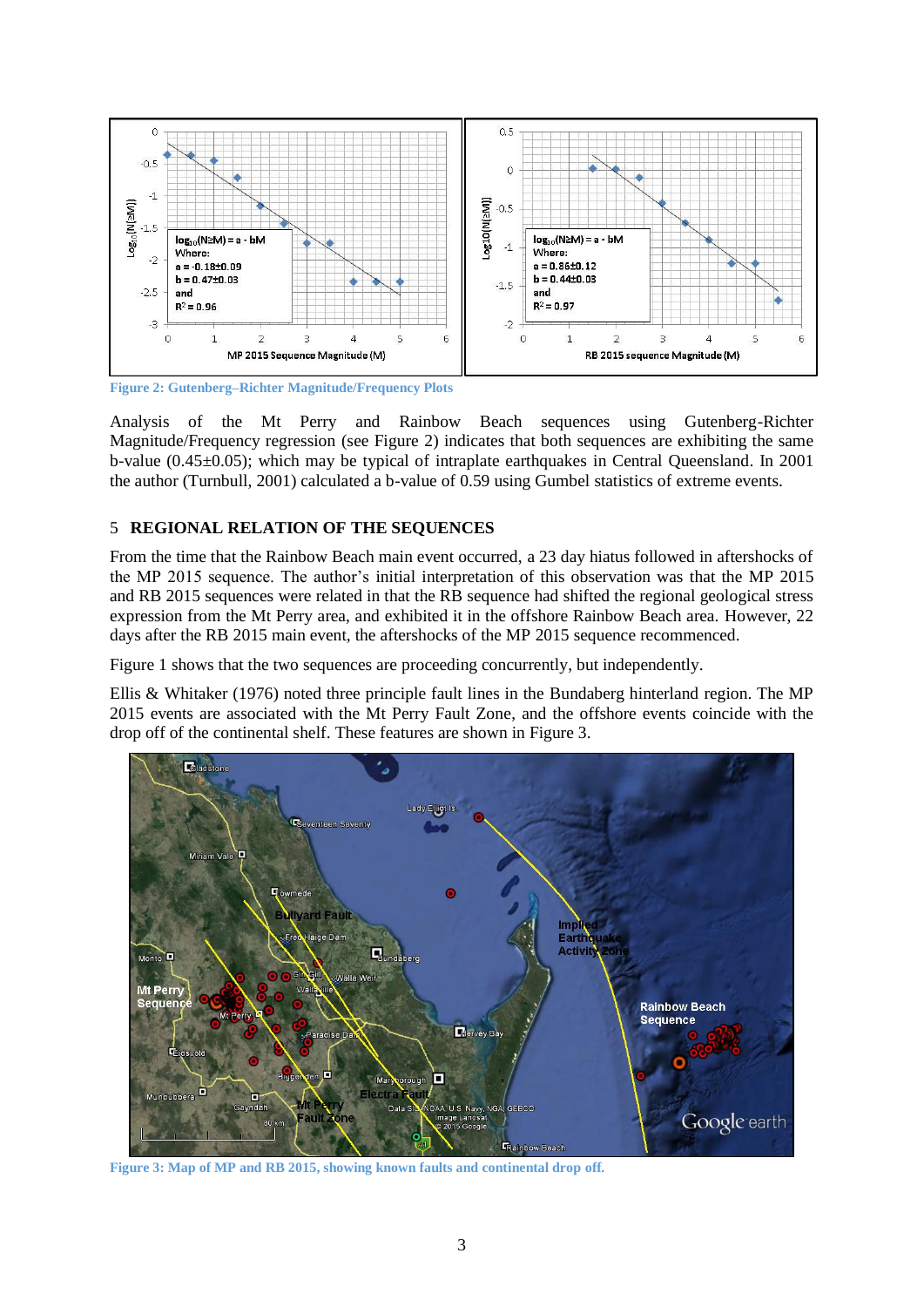Figure 3 shows all earthquakes detected by CQSRG in the 2015 calendar year to date. These events have been relocated using all available records to minimise uncertainties.

MP 2015, being associated with the known Mt Perry fault zone, indicates that that group of faults is active.

The RB 2015 sequence is occurring in a northeast/southwest lineation extending 70 km to the east of the continental shelf, and terminating about 20 km west of the north/south line of the Tasmantid Seamounts, with which they do not appear to be associated (see Figure 4).



**Figure 4: Focused view of the RB 2015 sequen***c***e.**

The RB 2015 sequence is positioned 15 to 20 km north of and parallel to what appears to be a relatively fresh turbidite flow, the material source of which is a narrow re-entrant in the continental drop off; which itself may be an ancient fluvial outflow.

#### 6 **CQSRG EARTHQUAKE CATALOGUE**

The earthquakes shown in Figures 3 and 4, and listed in Appendix A, were located using CQSRG data augmented with additional data from Geoscience Australia, SEQWater, the Seismology Research Centre, and The University of Queensland.

CQSRG maintains a current earthquake catalogue online at [http://catalogue.cqsrg.org/.](http://catalogue.cqsrg.org/) A list of all earthquake events recorded in the MP 2015 and RB 2015 sequences (to date) is provided in Appendix A, below.

#### 7 **CONCLUSIONS**

The occurrence of the MP 2015 and RB 2015 earthquake and aftershock sequences, being 97 years after the previous sequence of similar magnitudes, gives credence to a proposed average ML 6.0 exceedance recurrence period, in the Central Queensland region, of 50 to 100 years.

The locations of the MP 2015 and RB 2015 sequences support the observation that there are two, possibly three, principal active seismogenic areas within the Central Queensland region.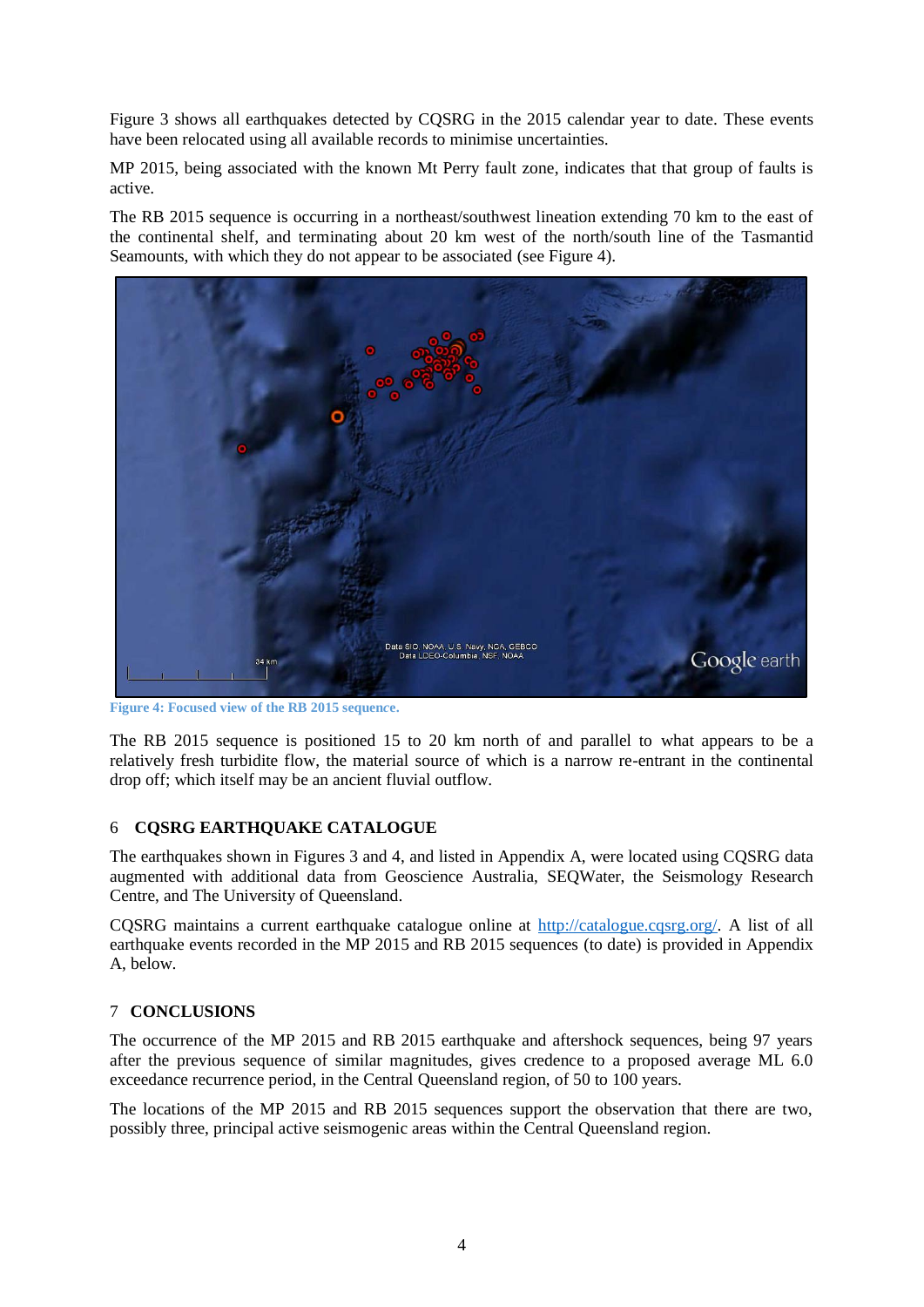#### REFERENCES:

Cook N. 2011, Comments on "Plotting Positions in Extreme Value Analysis", *Journal of Applied Meteorology and Climatology, Volume 50 Issue 1 (January 2011), Pages 255 – 266.*

Ellis P.L and Whitaker W.G. 1976, Geology of the Bundaberg 1:250 000 Sheet Area, *Report No. 90, Geological Survey of Queensland, 1976.*

Makkonen L. 2006, Plotting Positions in Extreme Value Analysis, *Journal of Applied Meteorology and Climatology, Volume 45 Issue 2 (February 2006), Pages 334 – 340.*

Makkonen L. 2011, Reply, Makkonen L, *Journal of Applied Meteorology and Climatology, Volume 50 Issue 1 (January 2011), Pages 255 – 266.*

Makkonen L, Pajari M, Tikanmäki M. 2013, Closure to "Problems in the extreme value analysis", *Structural Safety. Elsevier. Vol. 40 (January 2013), Pages 65 – 67.*

Rynn J.M.W. 1985, A Reapraisal of Queensland.s Largest Known Earthquake The Queensland Earthquake of 6 June 1918, Magnitude ML 6.2, *unpublished, Circa 1985-86.*

Rynn J.M.W. 1986, Queensland Seismic Risk Study, *University of Queensland, Department of Geology and Mineralogy, Report QSRS . 4, 1986.*

Rynn J.M.W. Denham D. Grenhalgh S. Jones T, Gregson P.J. McCue K. & Smith R.S. 1987, Atlas of Isoseismal Maps of Australian Earthquakes Part 2, *Australian Department of National Development & Energy, Bureau of Mineral resources, Geology and Geophysics, Bulletin 222, Canberra, 1987.*

Turnbull M.L. 2001, A Seismic Hazard Assessment and Microzonation of Bundaberg, *Central Queensland University, Faculty of Engineering and Physical Systems, Master's Degree Thesis, April 2001.*

Turnbull M.L. 2006, Estimation of Gutenberg-Richter seismicity parameters for the Bundaberg region using Piecewise Extended Gumbel Analysis, *Proceedings of the AEES 2006 Conference, Canberra, Australia, November 2006.*

Turnbull M.L. & Weatherly D. 2006, Validation of using Gumbel Probability Plotting to estimate Gutenberg-Richter seismicity parameters, *Proceedings of the AEES 2006 Conference, Canberra, Australia, November 2006.*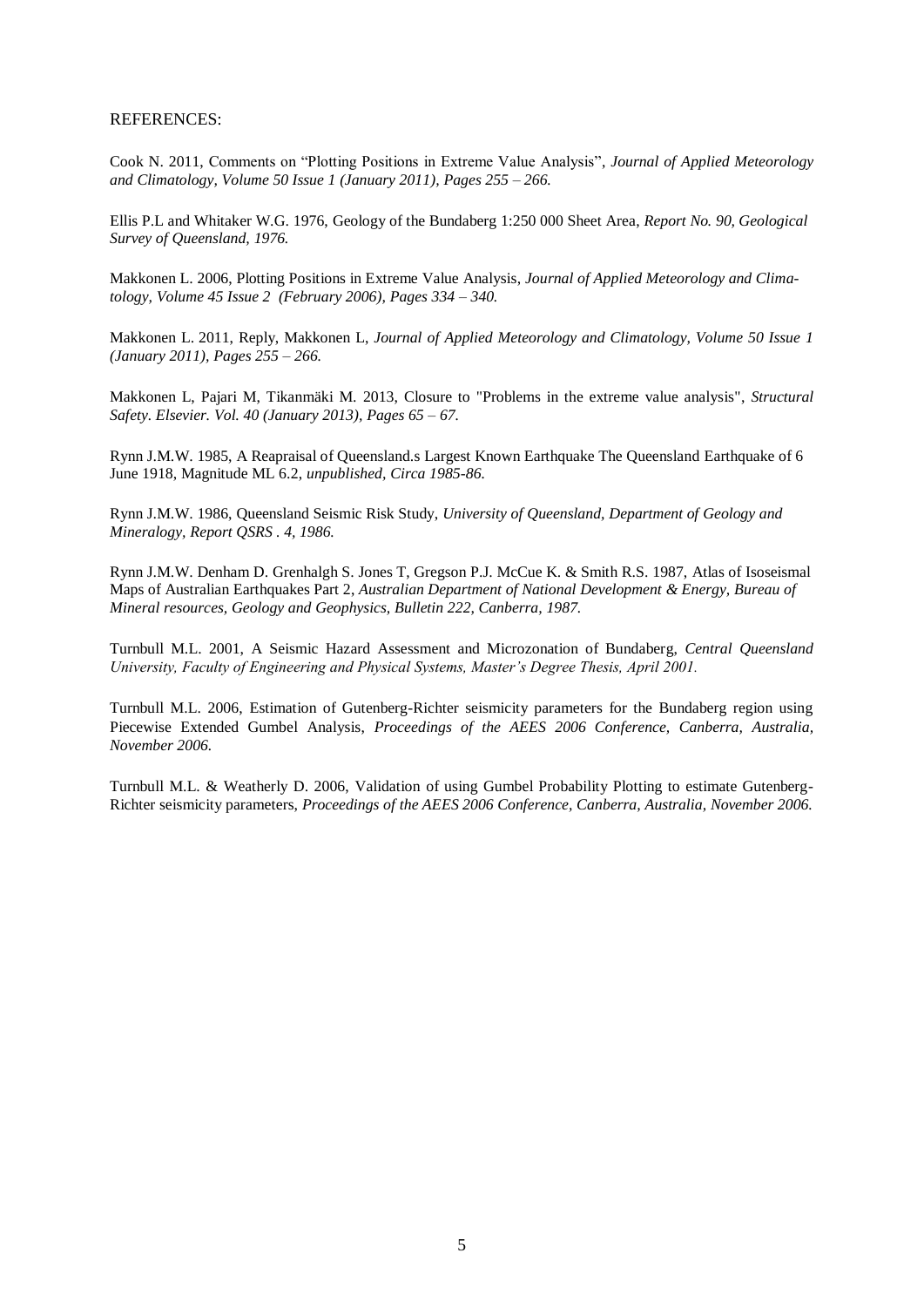| Date (UTC) | Time (UTC)  | Longitude | Latitude  | Magnitude     | Place                |
|------------|-------------|-----------|-----------|---------------|----------------------|
| 2015-10-11 | 03:24:40.19 | 154.104   | $-25.485$ | 3.4 ML        | Rainbow Beach        |
| 2015-09-27 | 15:59:24.82 | 151.504   | $-25.090$ | 1.7 ML        | Mt Perry             |
| 2015-09-22 | 15:25:26.93 | 151.486   | $-25.084$ | 0.7 ML        | Mt Perry             |
| 2015-09-18 | 22:04:04.39 | 151.514   | $-25.121$ | 1.4 ML        | Mt Perry             |
| 2015-09-17 | 21:08:16.77 | 151.52    | $-25.122$ | 1.1 ML        | Mt Perry             |
| 2015-09-16 | 23:37:28.62 | 154.469   | $-25.284$ | 3.6 ML        | Rainbow Beach        |
| 2015-09-07 | 20:02:34.17 | 151.502   | $-25.099$ | 0.9 ML        | Mt Perry             |
| 2015-09-05 | 03:08:18.93 | 150.466   | $-25.625$ | 1.7 ML        | Cracow               |
| 2015-09-04 | 15:23:17.72 | 152.952   | $-24.152$ | 2.1 ML        | Lady Elliot Island   |
| 2015-09-03 | 19:34:46.47 | 151.81    | $-24.986$ | 1.0 ML        | Gin Gin              |
| 2015-08-28 | 06:17:25.00 | 151.932   | -25.335   | 1.9 ML        | Paradise Dam         |
| 2015-08-26 | 01:29:28.11 | 151.505   | $-25.137$ | 2.0 ML        | Mt Perry             |
| 2015-08-21 | 16:09:37.17 | 154.347   | -25.361   | 2.7 ML        | Rainbow Beach        |
| 2015-08-21 | 13:37:44.83 | 154.3     | -25.392   | 2.2 ML        | Rainbow Beach        |
| 2015-08-19 | 23:04:55.84 | 154.317   | $-25.368$ | 2.8 ML        | Rainbow Beach        |
| 2015-08-19 | 02:39:09.60 | 151.511   | $-25.128$ | 0.7 ML        | Mt Perry             |
| 2015-08-16 | 03:05:11.13 | 151.606   | $-25.263$ | 1.5 ML        | Mt Perry             |
| 2015-08-15 | 16:22:58.73 | 154.331   | $-25.367$ | 2.6 ML        | Rainbow Beach        |
| 2015-08-14 | 01:06:57.11 | 154.25    | $-25.385$ | 4.2 ML        | Rainbow Beach        |
| 2015-08-08 | 09:09:04.93 | 154.392   | $-25.364$ | 2.9 ML        | Rainbow Beach        |
| 2015-08-06 | 05:36:53.88 | 154.391   | $-25.344$ | 3.6 ML        | Rainbow Beach        |
| 2015-08-04 | 11:56:55.29 | 154.341   | $-25.375$ | 2.7 ML        | Rainbow Beach        |
| 2015-08-04 | 08:36:37.46 | 154.373   | $-25.355$ | 2.5 ML        | Rainbow Beach        |
| 2015-08-04 | 05:16:03.13 | 154.402   | $-25.335$ | 2.9 ML        | Rainbow Beach        |
| 2015-08-03 | 19:20:30.24 | 154.346   | $-25.374$ | 2.9 ML        | Rainbow Beach        |
| 2015-08-03 | 19:18:57.67 | 154.396   | $-25.373$ | 3.7 ML        | Rainbow Beach        |
| 2015-08-03 | 16:42:49.02 | 154.456   | $-25.287$ | 3.3 ML        | Rainbow Beach        |
| 2015-08-03 | 15:07:38.48 | 154.205   | -25.318   | 2.2 ML        | Rainbow Beach        |
| 2015-08-03 | 06:55:52.08 | 154.471   | $-25.28$  | 2.5 ML        | Rainbow Beach        |
| 2015-08-03 | 01:55:00.76 | 154.408   | $-25.335$ | 2.8 ML        | Rainbow Beach        |
| 2015-08-03 | 01:52:51.61 | 154.409   | $-25.314$ | 3.0 ML        | Rainbow Beach        |
| 2015-08-02 | 14:35:06.29 | 154.456   | $-25.347$ | 2.3 ML        | Rainbow Beach        |
| 2015-08-02 | 12:03:20    | 151.87    | $-25.11$  | 0.8 ML        | Horse Camp           |
| 2015-08-02 | 00:27:22.60 | 154.34    | $-25.366$ | 2.5 ML        | Rainbow Beach        |
| 2015-08-01 | 18:56:03.99 | 154.347   | $-25.335$ | 2.2 ML        | Rainbow Beach        |
| 2015-08-01 | 14:51:09.55 | 154.421   | $-25.301$ | 2.6 ML        | Rainbow Beach        |
| 2015-08-01 | 14:20:42.51 | 154.414   | $-25.355$ | 3.2 ML        | Rainbow Beach        |
| 2015-08-01 | 13:51:16.24 | 154.41    | $-25.319$ | 2.6 ML        | Rainbow Beach        |
| 2015-08-01 | 13:34:19.87 | 154.339   | $-25.323$ | 2.7 ML        | Rainbow Beach        |
| 2015-08-01 | 11:17:42.32 | 154.327   | -25.321   | 1.9 ML        | Rainbow Beach        |
| 2015-08-01 | 11:10:59.64 | 154.296   | -25.388   | 2.7 ML        | Rainbow Beach        |
| 2015-08-01 | 07:28:19.74 | 154.35    | -25.393   | 2.7 ML        | Rainbow Beach        |
| 2015-08-01 | 07:15:18.06 | 154.386   | -25.319   | 3.2 ML        | Rainbow Beach        |
| 2015-08-01 | 07:06:48.85 | 154.373   | -25.317   | 2.5 ML        | Rainbow Beach        |
| 2015-08-01 | 06:56:48.53 | 154.348   | $-25.337$ | 3.1 ML        | Rainbow Beach        |
| 2015-08-01 | 06:53:43.98 | 154.367   | -25.345   | 2.9 ML        | Rainbow Beach        |
| 2015-08-01 | 06:29:05.56 | 154.23    | -25.389   | 2.7 ML        | Rainbow Beach        |
| 2015-08-01 | 05:54:14.32 | 154.381   | -25.344   | 2.8 ML        | Rainbow Beach        |
| 2015-08-01 | 05:08:32.06 | 154.317   | $-25.326$ | 3.2 ML        | Rainbow Beach        |
| 2015-08-01 | 04:57:20.15 | 153.895   | -25.534   | 2.7 ML        | Rainbow Beach        |
| 2015-08-01 | 04:51:39.28 | 154.446   | -25.377   | 3.0 ML        | Rainbow Beach        |
| 2015-08-01 | 04:46:23.24 | 154.419   | $-25.309$ | <b>5.1 ML</b> | <b>Rainbow Beach</b> |
| 2015-08-01 | 04:29:33.90 | 154.465   | -25.403   | 2.3 ML        | Rainbow Beach        |
| 2015-08-01 | 04:10:22.89 | 154.37    | $-25.354$ | 2.7 ML        | Rainbow Beach        |
| 2015-08-01 | 03:48:21.66 | 154.343   | -25.386   | 2.8 ML        | Rainbow Beach        |
| 2015-08-01 | 03:43:15.75 | 154.443   | $-25.338$ | 3.4 ML        | Rainbow Beach        |
| 2015-08-01 | 03:38:44.06 | 154.414   | -25.316   | 5.3 ML        | <b>Rainbow Beach</b> |
| 2015-08-01 | 01:18:20.95 | 154.374   | -25.34    | 3.5 ML        | Rainbow Beach        |

# APPENDIX A: CQSRG CATALOGUE OF THE MP 2015 AND RB 2015 SEQUENCES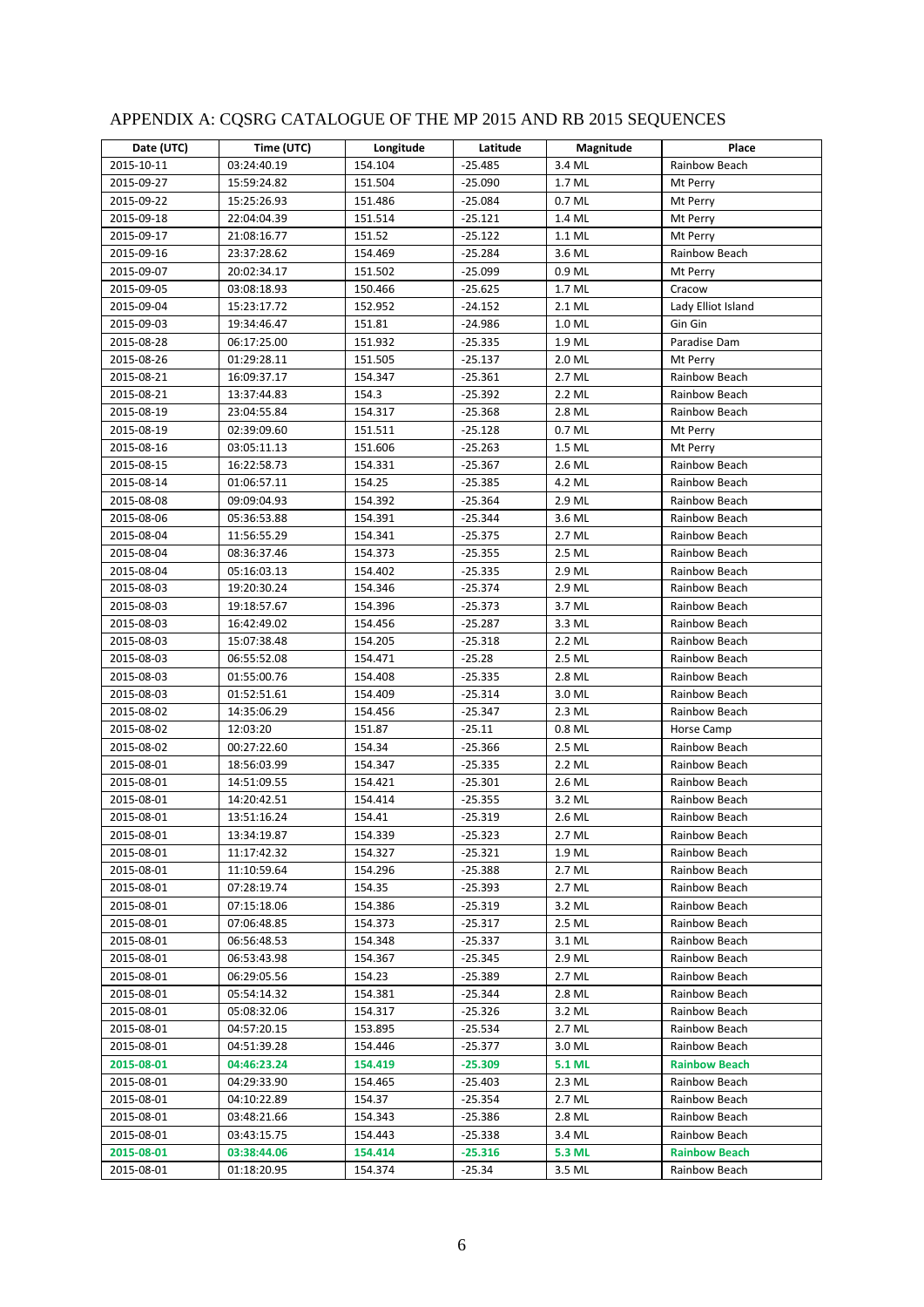| Date (UTC) | Time (UTC)   | Longitude | Latitude  | Magnitude     | Place                |
|------------|--------------|-----------|-----------|---------------|----------------------|
| 2015-07-31 | 22:05:11.27  | 154.21    | $-25.413$ | 2.2 ML        | Rainbow Beach        |
| 2015-07-31 | 04:31:47.46  | 154.403   | $-25.364$ | 2.4 ML        | Rainbow Beach        |
| 2015-07-31 | 04:11:53.19  | 154.265   | $-25.417$ | 3.8 ML        | Rainbow Beach        |
| 2015-07-30 | 01:59:00.33  | 154.358   | $-25.298$ | 4.0 ML        | Rainbow Beach        |
| 2015-07-29 | 23:44:58.42  | 154.39    | $-25.285$ | 4.3 ML        | Rainbow Beach        |
| 2015-07-29 | 23:41:42.24  | 154.128   | $-25.462$ | <b>5.4 ML</b> | <b>Rainbow Beach</b> |
| 2015-07-27 | 12:52:00.44  | 151.496   | $-25.093$ | 2.2 ML        | Mt Perry             |
| 2015-07-21 | 05:05:54.17  | 151.913   | $-28.794$ | 3.1 ML        | Stanthorpe           |
| 2015-07-21 | 05:03        | 151.876   | $-25.133$ | 1.1 ML        | Horse Camp           |
| 2015-07-15 | 20:57:19.58  | 152.784   | $-24.555$ | 1.9 ML        | Bundaberg            |
| 2015-07-12 | 20:00:37.95  | 151.447   | -25.061   | 1.2 ML        | Mt Perry             |
| 2015-07-03 | 18:12:28.98  | 151.664   | $-25.09$  | 1.8 ML        | Mt Perry             |
| 2015-06-28 | 03:55:07.57  | 151.706   | $-25.162$ | 1.6 ML        | Mt Perry             |
| 2015-06-26 | 23:11:46.47  | 151.537   | $-24.985$ | 1.5 ML        | Mt Perry             |
| 2015-06-26 | 08:28:59.95  | 151.499   | $-25.158$ | 1.6 ML        | Mt Perry             |
| 2015-06-25 | 07:29:33.36  | 152.371   | $-27.055$ | 3.3 ML        | Toogoolawah          |
| 2015-06-23 | 07:29:46.54  | 151.501   | -25.107   | 1.1 ML        | Mt Perry             |
| 2015-06-23 | 07:10:18.02  | 151.487   | $-25.119$ | 2.8 ML        | Mt Perry             |
| 2015-06-21 | 19:03:55.88  | 151.584   | $-25.287$ | 1.0 ML        | Mt Perry             |
| 2015-06-20 | 10:06:56.50  | 151.493   | -25.093   | 1.5 ML        | Mt Perry             |
| 2015-06-18 | 23:08:53.65  | 151.759   | -25.352   | 1.2 ML        | Mt Perry             |
| 2015-06-14 | 04:02:03.55  | 151.746   | $-25.261$ | 2.6 ML        | Mt Perry             |
| 2015-06-14 | 03:50:34.47  | 151.491   | $-25.073$ | 1.6 ML        | Mt Perry             |
| 2015-06-11 | 16:33:34.90  | 151.543   | $-25.146$ | 1.9 ML        | Mt Perry             |
| 2015-06-05 | 10:13:50.27  | 151.608   | -25.432   | 1.9 ML        | Mt Perry             |
| 2015-06-04 | 22:48:28.09  | 151.498   | -25.095   | 1.9 ML        | Mt Perry             |
| 2015-06-02 | 23:53::00.98 | 151.526   | $-25.124$ | 1.2 ML        | Mt Perry             |
| 2015-05-24 | 02:42:22.73  | 151.805   | $-25.485$ | 1.3 ML        | Biggenden            |
| 2015-05-22 | 08:09:01.32  | 151.383   | $-25.225$ | 1.7 ML        | Mt Perry             |
| 2015-05-15 | 06:04:13.99  | 151.503   | $-25.087$ | 2.1 ML        | Mt Perry             |
| 2015-05-10 | 13:05:52.60  | 151.5     | $-25.1$   | 0.9 ML        | Mt Perry             |
| 2015-05-09 | 06:39        | 151.867   | $-25.107$ | 0.7 ML        | Horse Camp           |
| 2015-05-04 | 18:35:03.68  | 151.492   | $-25.08$  | 1.3 ML        | Mt Perry             |
| 2015-05-04 | 18:24:54.97  | 151.473   | $-25.027$ | 1.2 ML        | Mt Perry             |
| 2015-04-22 | 08:35:34.23  | 151.501   | $-25.116$ | 2.0 ML        | Mt Perry             |
| 2015-04-21 | 16:21:19.35  | 151.506   | $-25.122$ | 1.2 ML        | Mt Perry             |
| 2015-04-21 | 10:11:14.12  | 151.385   | $-25.231$ | 2.1 ML        | Mt Perry             |
| 2015-04-21 | 04:20:39.38  | 151.76    | $-25.38$  | 1.7 ML        | Mt Perry             |
| 2015-04-19 | 16:41:32.41  | 151.493   | $-25.121$ | 1.9 ML        | Mt Perry             |
| 2015-04-17 | 11:19:27.25  | 151.52    | $-25.115$ | 1.5 ML        | Mt Perry             |
| 2015-04-15 | 11:14:33.21  | 151.502   | $-25.119$ | 1.2 ML        | Mt Perry             |
| 2015-04-14 | 17:35:06.16  | 151.505   | $-25.121$ | 1.0 ML        | Mt Perry             |
| 2015-04-14 | 12:56:24.00  | 151.518   | $-25.119$ | 1.2 ML        | Mt Perry             |
| 2015-04-13 | 20:14:49.44  | 151.87    | $-25.25$  | 0.8 ML        | Mt Perry             |
| 2015-04-06 | 17:41:44.60  | 151.507   | $-25.106$ | 1.7 ML        | Mt Perry             |
| 2015-03-30 | 01:41:51.25  | 151.488   | $-25.065$ | 1.2 ML        | Mt Perry             |
| 2015-03-29 | 22:12:27.71  | 151.491   | -25.127   | 2.1 ML        | Mt Perry             |
| 2015-03-21 | 01:56:04.95  | 151.474   | -25.115   | 1.6 ML        | Mt Perry             |
| 2015-03-19 | 18:48:28.48  | 151.517   | -25.053   | 1.4 ML        | Mt Perry             |
| 2015-03-19 | 16:50:13.36  | 151.766   | $-25.091$ | 0.7 ML        | Mt Perry             |
| 2015-03-19 | 02:28:42.98  | 151.91    | $-25.384$ | 1.1 ML        | Biggenden            |
| 2015-03-18 | 14:41:32.84  | 151.482   | $-25.111$ | 2.0 ML        | Mt Perry             |
| 2015-03-13 | 18:48:22.91  | 151.485   | -25.124   | 1.6 ML        | Mt Perry             |
| 2015-03-13 | 02:19:13.92  | 151.506   | $-25.132$ | 2.3 ML        | Mt Perry             |
| 2015-03-01 | 00:46:42.06  | 151.523   | $-25.109$ | 1.3 ML        | Mt Perry             |
| 2015-02-28 | 17:57:08.05  | 151.529   | $-25.126$ | 1.1 ML        | Mt Perry             |
| 2015-02-27 | 16:18:02.26  | 151.508   | -25.111   | 1.2 ML        | Mt Perry             |
| 2015-02-27 | 07:23:19.50  | 151.524   | $-25.126$ | 0.7 ML        | Mt Perry             |
| 2015-02-26 | 23:21:55.52  | 151.496   | -25.111   | 1.7 ML        | Mt Perry             |
| 2015-02-26 | 22:06:08.70  | 151.458   | $-25.095$ | 0.9 ML        | Mt Perry             |